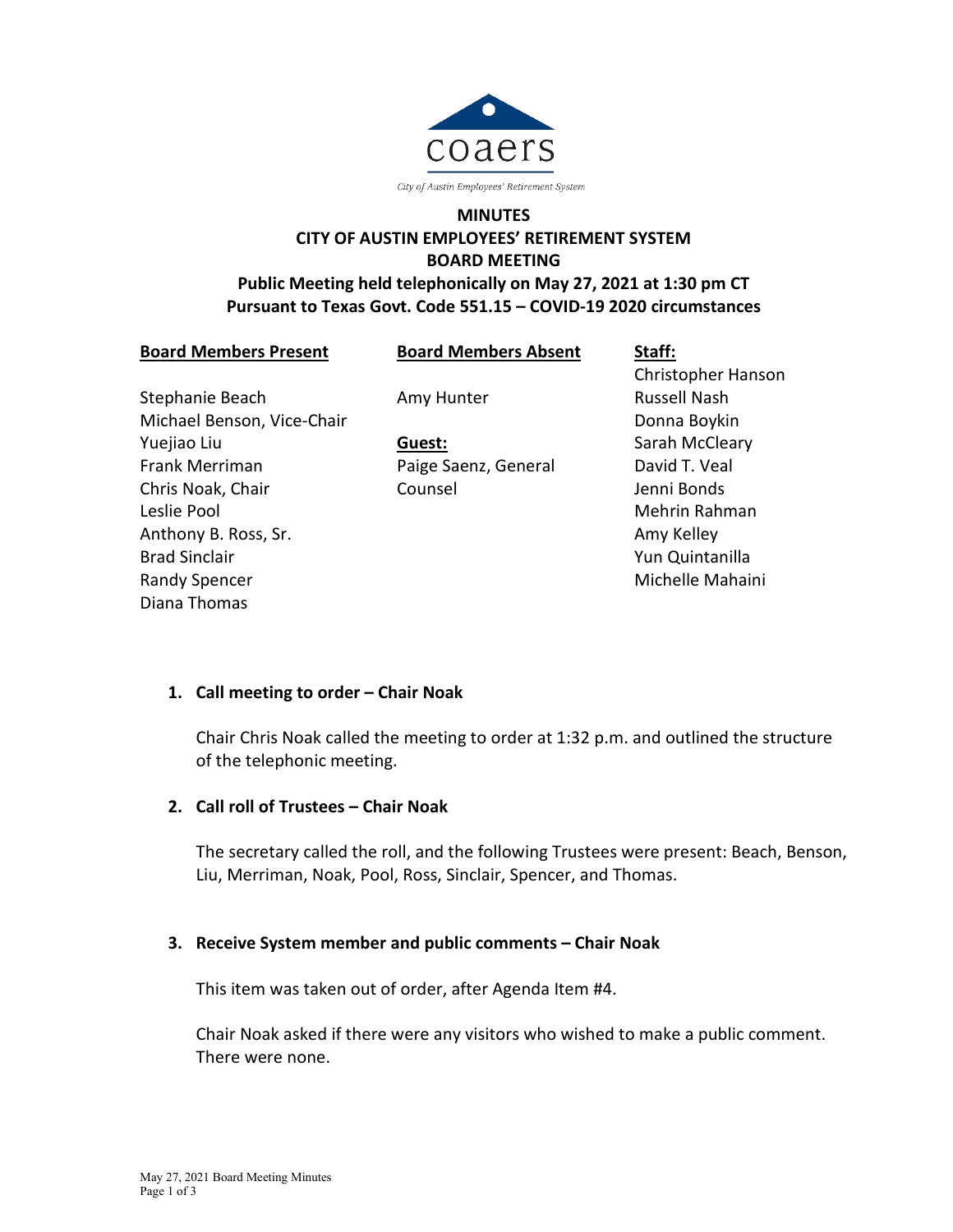#### **4. Review order of business and establish meeting objectives – Chair Noak**

Chair Noak reviewed the objectives of the meeting and asked if Trustees needed to take any agenda items out of order. Ms. Thomas and Ms. Liu indicated a need to leave at 3:00 pm and 4:30 pm respectively; Ms. Beach indicated a need to step out for a call between 3:00 pm and 3:30 pm. The order of the agenda was not changed.

### **5. Receive update on contingency budget and operational matters – Christopher Hanson**

Mr. Christopher Hanson reported that as required by the Board when it pre-approved a contingency budget as part of the 2021 Administrative Budget, he was notifying the Board of the intent to expend funds from the contingency budget to prepare the office for return-to-work. Mr. Hanson said he would give a more detailed report at the June Board meeting.

#### **6. Discuss COAERS strategic planning – Chris Noak and Christopher Hanson**

Mr. Hanson led Trustees through an exercise to review COAERS current mission and vision statements. Trustees discussed the current mission statement and possible changes to the mission statement language. Staff presented some options with varying language and Trustees expressed their preferences. Staff was directed to include the preferred option, along with variations, for consideration at the June Board meeting.

*Ms. Thomas left the meeting at 2:57 p.m.*

#### *Ms. Beach left the meeting at 3:00 p.m.*

Trustees also reviewed the current vision statement and discussed possible changes to the language. Staff was directed to continue work based on the feedback and report back to the Board at the June meeting.

*Ms. Pool left the meeting at 3:10 p.m., returned at 3:30 p.m., then left the meeting at 3:45 p.m.*

#### **7. Review key meeting takeaways and call for future agenda items**

Mr. Hanson explained the next step in the process would be to establish strategic goals that lead the organization to the fulfill the vision statement. He noted that Staff will poll Trustees on the preferred dates for the next meeting related to strategic plan development. Chair Noak reviewed the discussions of the meeting and direction to Staff.

As there were no further items to address, the meeting adjourned at 3:59 p.m.